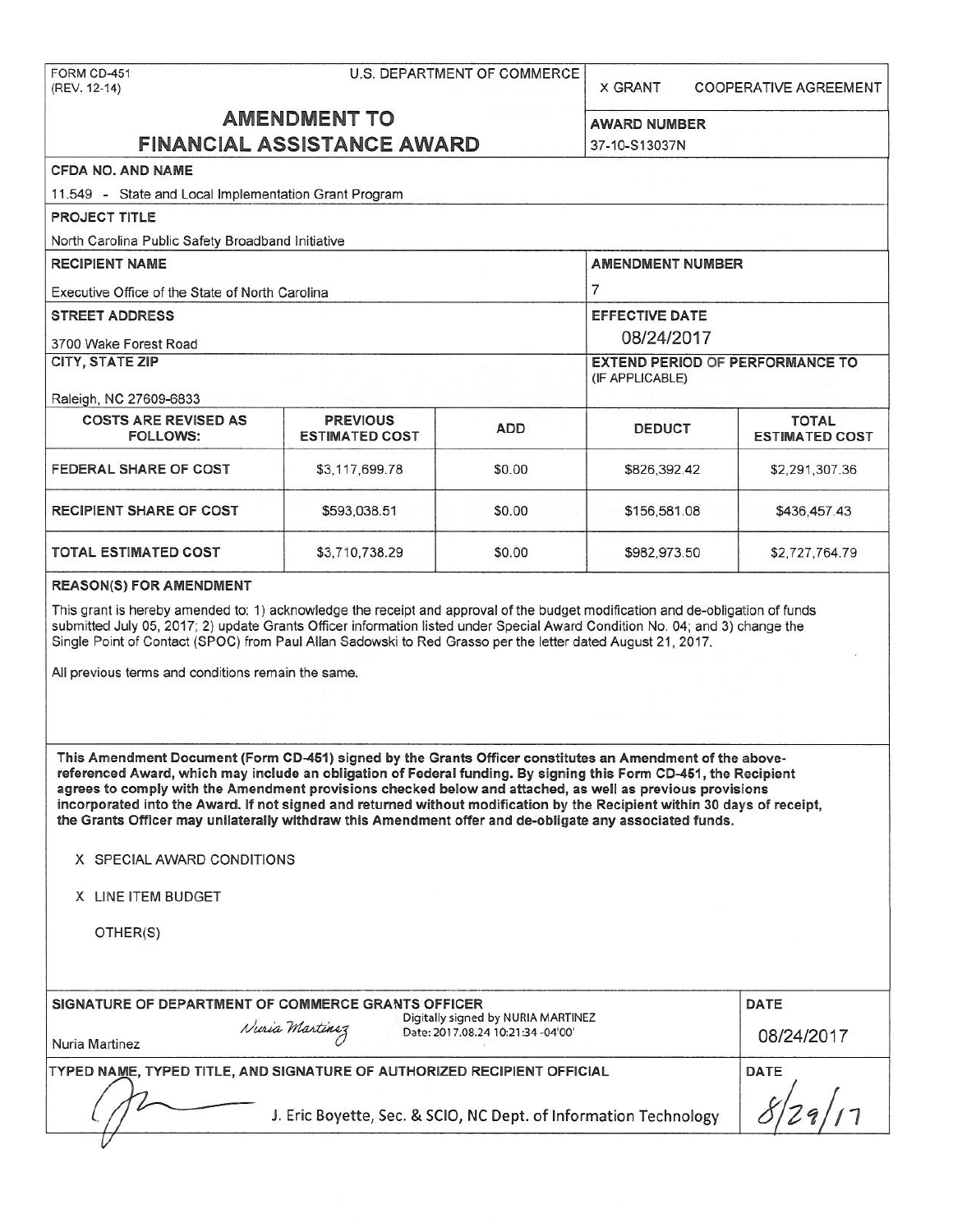Award Number: 37-10-S13037N, Amendment Number 7 Federal Program Officer: Yuki Miyamoto-Mendez Requisition Number: 17016 Employer Identification Number: 562032825 Dun & Bradstreet No: 872904193 Recipient ID: 3719975 Requestor ID: 3719975

### **Award ACCS Information**

| Bureau<br>Code | <b>FCFY</b> | Project-Task | Org Code               | <b>Obi Class</b> | <b>Obligation Amount</b> |
|----------------|-------------|--------------|------------------------|------------------|--------------------------|
| 61             | 2013        | 8150000-000  | 11-00-0000-00-00-00-00 | 41-19-00-00      | \$-826,392.42            |

#### **Award Contact Information**

| <b>Contact Name</b> | <b>Contact Type</b> | Email               | Phone        |  |  |
|---------------------|---------------------|---------------------|--------------|--|--|
| Mr. J. Eric Boyette | Administrative      | eric.boyette@nc.gov | 919-754-6100 |  |  |
| Mr. Red Grasso      | Technical           | Red.Grasso@nc.gov   | 919-961-1131 |  |  |

#### **NIST Grants Officer:**

Nuria Martinez 100 Bureau Drive, MS 1650 Gaithersburg, MD 20899-1650 (301) 975-6215

#### **NIST Grants Specialist:**

Shiou Liu 100 Bureau Drive, MS 1650 Gaithersburg, MD 20899-1650 (301) 975-8245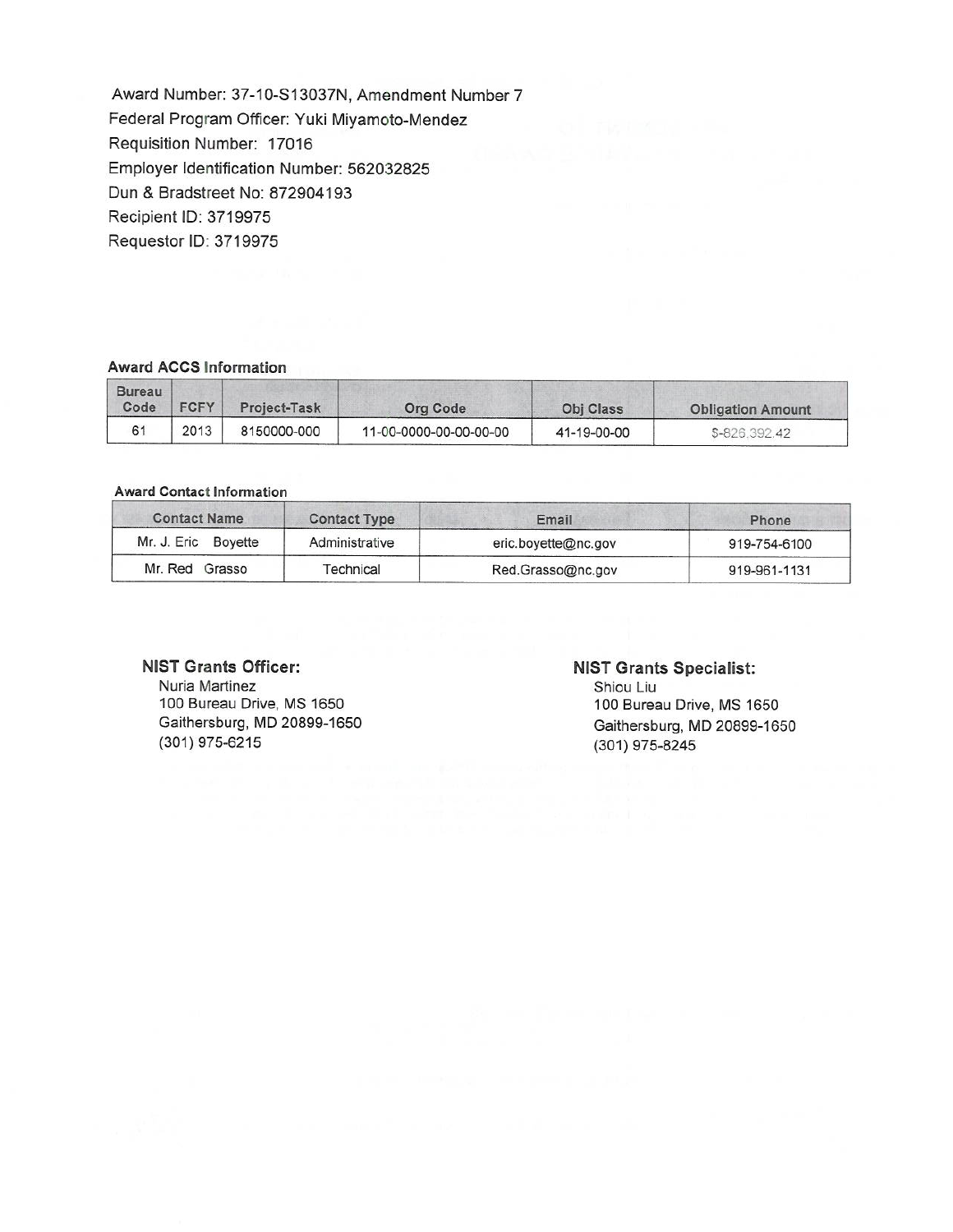Grant Award Number: 37-I0-S13037N Recipient Organization: Executive Office of the State of North Carolina Amendment No. 07

## **National Institute of Standards and Technology State and Local Implementation Grant Program Special Award Conditions**

# **2. The Recipient's Contact's name, title, address, and telephone number are:**

Mr. J. Eric Boyette Secretary and State Chief Information Officer Department of Information Technology P.O. Box 17209 Raleigh, NC 27619-7209

## **4. The Grants Officer's name, address, telephone number, and email address:**

Nuria Martinez National Institute of Standards and Technology 100 Bureau Drive, Mail Stop 1650 Gaithersburg, MD 20899-1650 Telephone: 301-975-6215 Email: nuria.martinez@nist.gov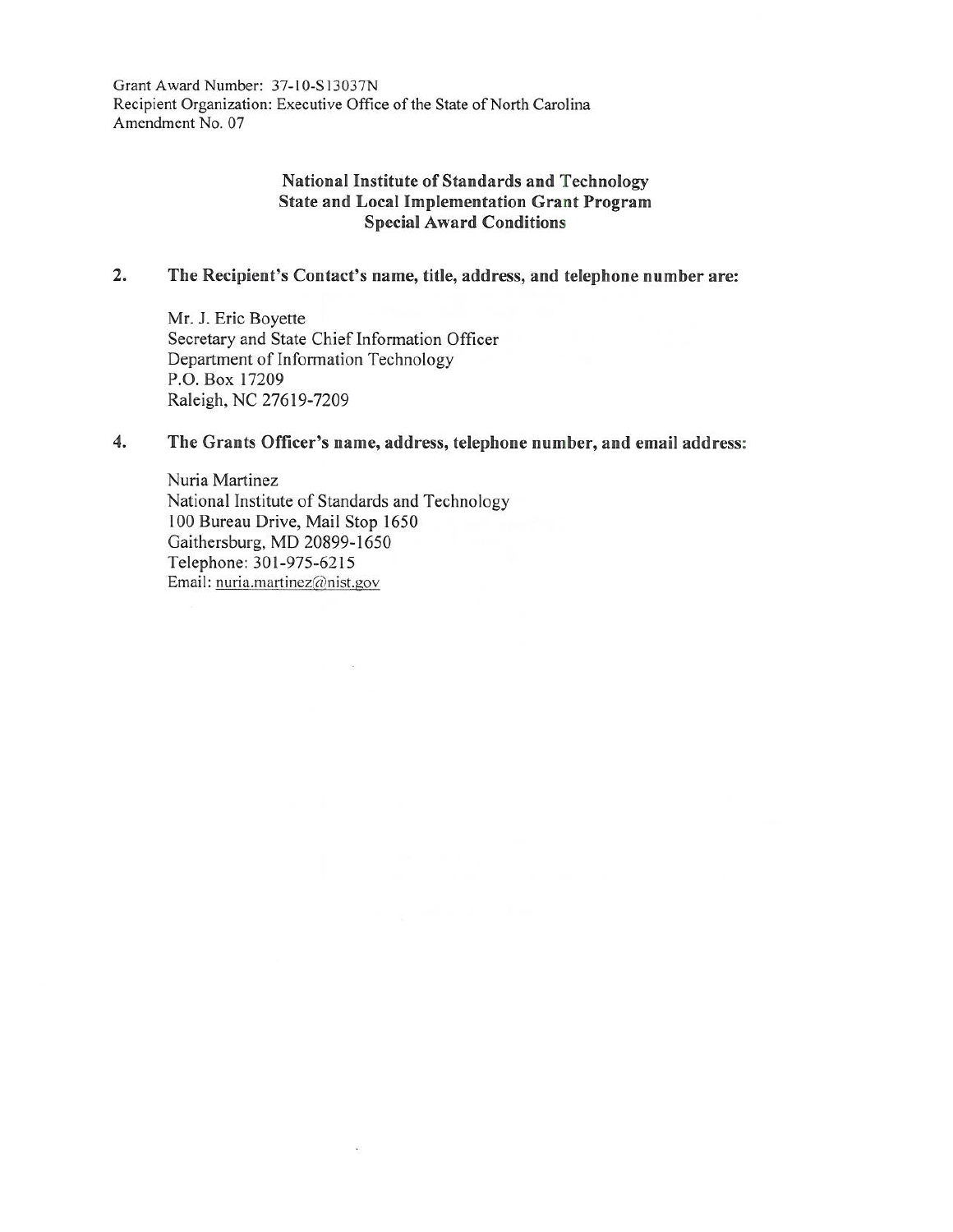#### Grant Program Catalog of Federal<br>Function Domestic Assistance Domestic Assistance or Activity | Number  $(a)$  (b) 1. SLIGP 11.549 2. 3. 4. 5 Totals 6. Object Class Categories a. Personnel b. Fringe Benefits c. Travel d. Equipment e. Supplies f. Contractual g. Construction h. Other i. Total Direct Charges (sum of 6a-6h) j. Indirect Charges **k.** TOTALS (sum of 6i and 6j) 7. Program Income **SECTION A - BUDGET SUMMARY**  Estimated Unobligated Funds Federal Non-Federal Federal (c) (d) (e) \$ s \$ 2,291,307.36  $\begin{array}{|c|c|c|c|}\hline s&0.00 & 0.00 & 0.00 & 0.2291,307.36\hline \end{array}$ **SECTION B - BUDGET CATEGORIES**  GRANT PROGRAM, FUNCTION OR ACTIVITY  $(1)$   $(2)$   $(3)$ \$ \$ s 1,031 ,048.83 296,263.22 122,171.97 0.00 7.07722 607,366.60 0.00 227,379.52 0.00 2,291,307.36  $\frac{1}{\sqrt{3}}$  0.00  $\frac{1}{\sqrt{3}}$  0.00  $\frac{1}{\sqrt{3}}$  2,291,307.36  $\mathbb S$   $\vert \mathbb S$   $\vert \mathbb S$ New or Revised Budget \$ s (4) \$ \$ \$ Non-Federal | Total  $(f)$   $(g)$ 436,457.43 \$ 2,727,764.79 0.00 0.00 0.00 436,457.43 \$ 2,727,764.79 Total **(5)**  47,465.40  $$1,078,514.23$ 9,171 .03 305,434.25 59,575.11 181,747.08 0.00 0.00 8,952.40 16,029.62 92,806.34 700,172.94 0.00 0.00 218,487.15 445,866.67 436,457.43 2,727,764.79 0.00 436,457.43 \$2,727,764.79 \$ 0.00

## **BUDGET INFORMATION - Non-Construction Programs** OMB Approval No. 0348-0044

Previous Edition Usable

**Authorized for Local Reproduction** 

Standard Form 424A (Rev. 7-97) Prescribed by 0MB Circular A-102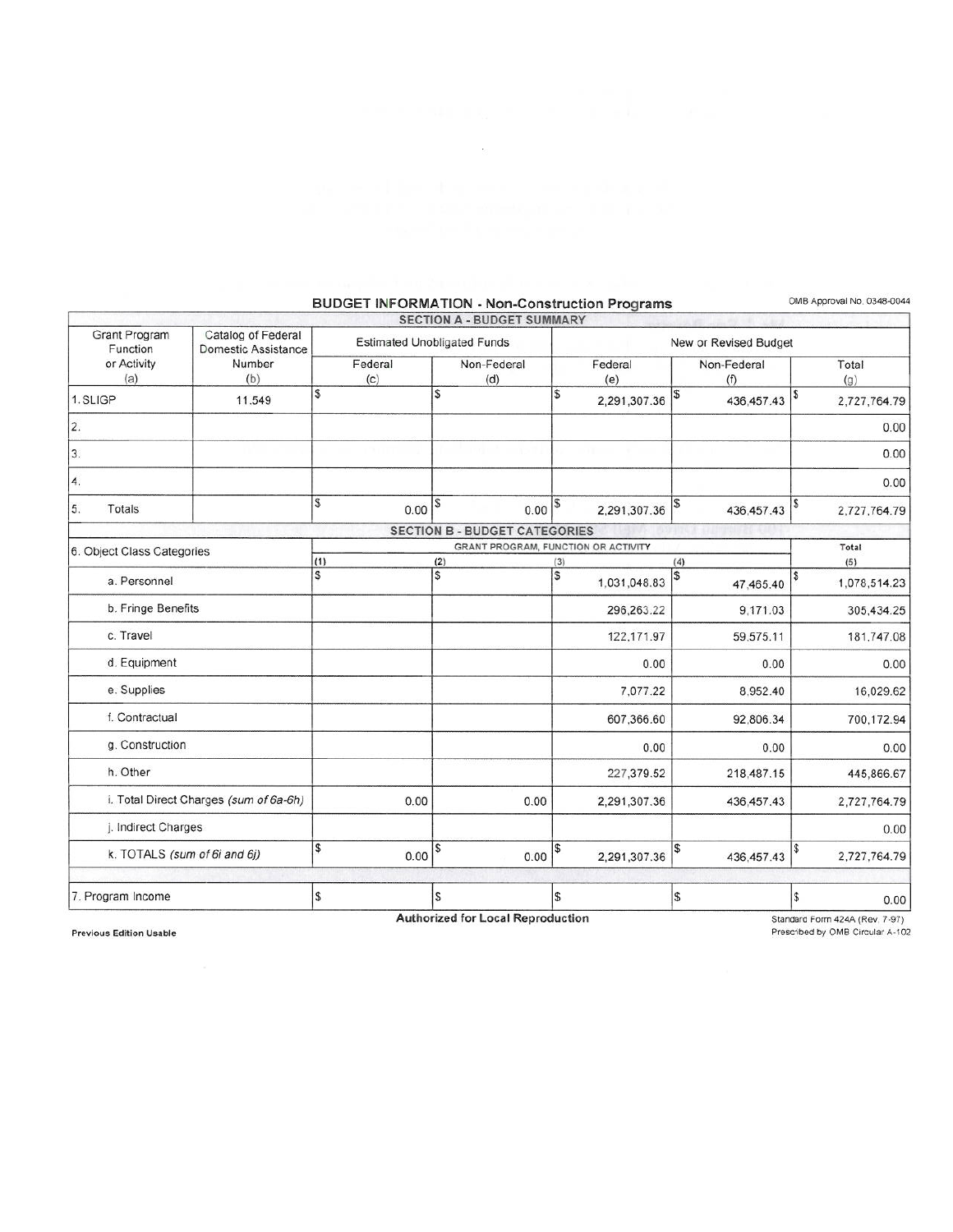|                                    |   |                           |               | SECTION C - NON-FEDERAL RESOURCES        |                   |                                                                                 |             |              |             |
|------------------------------------|---|---------------------------|---------------|------------------------------------------|-------------------|---------------------------------------------------------------------------------|-------------|--------------|-------------|
| (a) Grant Program                  |   |                           | (b) Applicant |                                          | (c) State         | (d) Other Sources                                                               |             | (e) TOTALS   |             |
| 8. SLIGP                           |   |                           | S             | 436,457.43 \$                            |                   |                                                                                 | \$          | S            | 436,457.43  |
| 9.                                 |   |                           |               |                                          |                   |                                                                                 |             |              | 0.00        |
| 10.<br>11.                         |   |                           |               |                                          |                   |                                                                                 |             |              | 0.00        |
|                                    |   |                           |               |                                          |                   |                                                                                 |             |              | 0.00        |
| 12. TOTAL (sum of lines 8-11)      |   | S                         | 436,457.43 \$ |                                          | $0.00$ $\sqrt{s}$ | 0.00                                                                            | $\sqrt{5}$  | 436, 457. 43 |             |
|                                    |   |                           |               | <b>SECTION D - FORECASTED CASH NEEDS</b> |                   |                                                                                 |             |              |             |
|                                    |   | <b>Total for 1st Year</b> |               | 1st Quarter                              |                   | 2nd Quarter                                                                     | 3rd Quarter |              | 4th Quarter |
| 13. Federal                        | S | $0.00$ S                  |               |                                          | \$                |                                                                                 | S           | S            |             |
| 14. Non-Federal                    |   | 0.00                      |               |                                          |                   |                                                                                 |             |              |             |
| 15. TOTAL (sum of lines 13 and 14) | S | $0.00$ S                  |               | $0.00$ $S$                               |                   | $0.00$ $S$                                                                      | 0.00        | ls.          | 0.00        |
|                                    |   |                           |               |                                          |                   | SECTION E - BUDGET ESTIMATES OF FEDERAL FUNDS NEEDED FOR BALANCE OF THE PROJECT |             |              |             |
| (a) Grant Program                  |   |                           |               | FUTURE FUNDING PERIODS (Years)           |                   |                                                                                 |             |              |             |
|                                    |   |                           |               | (b) First                                |                   | (c) Second                                                                      | (d) Third   |              | (e) Fourth  |
| 16.SLIGP                           |   | \$                        |               | l\$                                      |                   | \$                                                                              | \$          |              |             |
| 17.                                |   |                           |               |                                          |                   |                                                                                 |             |              |             |
| 18.                                |   |                           |               |                                          |                   |                                                                                 |             |              |             |
| 19.                                |   |                           |               |                                          |                   |                                                                                 |             |              |             |
| 20. TOTAL (sum of lines 16-19)     |   |                           | S             | $0.00$   \$                              |                   | $0.00$ $S$                                                                      | 0.00        | l\$          | 0.00        |
|                                    |   |                           |               | SECTION F - OTHER BUDGET INFORMATION     |                   |                                                                                 |             |              |             |
| 21. Direct Charges:                |   |                           |               | 22. Indirect Charges:                    |                   |                                                                                 |             |              |             |
| 23. Remarks:                       |   |                           |               |                                          |                   |                                                                                 |             |              |             |

Authorized for Local Reproduction Standard Form 424A (Rev. 7-97) Page 2

 $\sim$